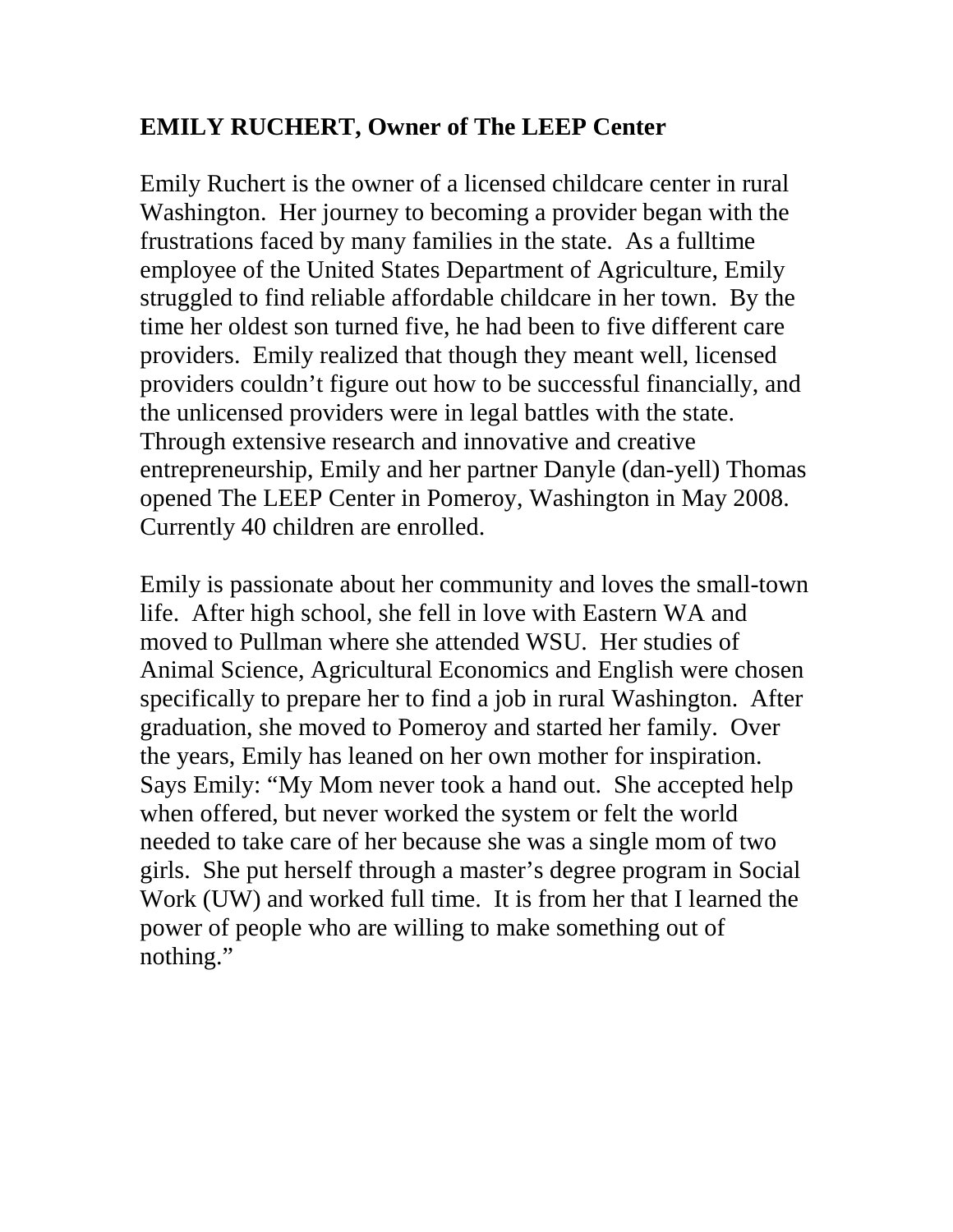## **KRISTINE REEVES, Representative 30th Legislative District**

Kristine Reeves is a working mom who understands the balance between working hard to succeed and raising a family. That's why she is a strong advocate for working families, raising the middle class, and providing opportunities for those who sacrifice for their communities.

A Moses Lake native, Kristine received her bachelor's degree in Political Science from Washington State University (Go Cougs!) and went on to pursue a master's degree in Organizational Leadership at Gonzaga University in Spokane.

She's served in a variety of roles, include Statewide Veterans Constituency Coordinator for U.S. Senator Patty Murray. Currently, Kristine is the Director of Economic Development for the Military and Defense sector for the state of Washington. Her role focuses on promoting public and private economic development that supports military bases; defense industry suppliers, contractors and small businesses, as well as working with community advocacy support organizations in their engagement with the U.S. Military in Washington State.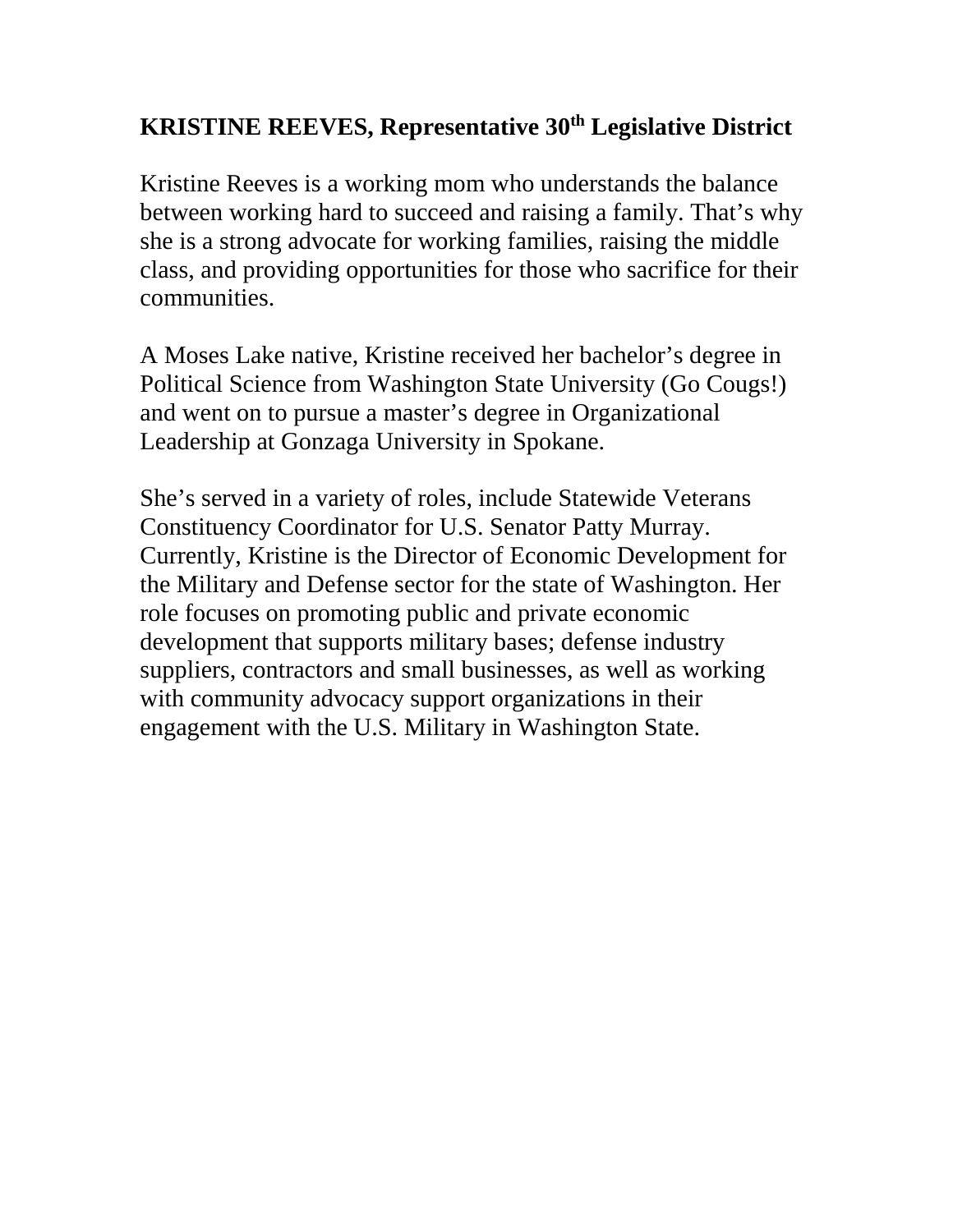## **STEVE TAMMARO, President/CEO YMCA Northwest Inlet**

Steve Tammaro is the President and Chief Executive Officer of the YMCA of the Inland Northwest in Spokane WA. He has worked for the YMCA movement for forty-plus years having begun his career on the front lines of the YMCA as a summer day camp counselor and member service staff person. Over that time, he has held leadership positions in YMCA's across the country including the YMCA of Greater Boston, YMCA of Greater Rochester (NY), YMCA of Middle Tennessee (Nashville) and the YMCA of Metropolitan Denver.

In addition, he chairs the Washington State Alliance of YMCA's and recently served as the board liaison for the partner agencies of the Spokane County United Way. He and his wife Margaret live in Spokane and have three children, Emma, Bartlett and Sarah.